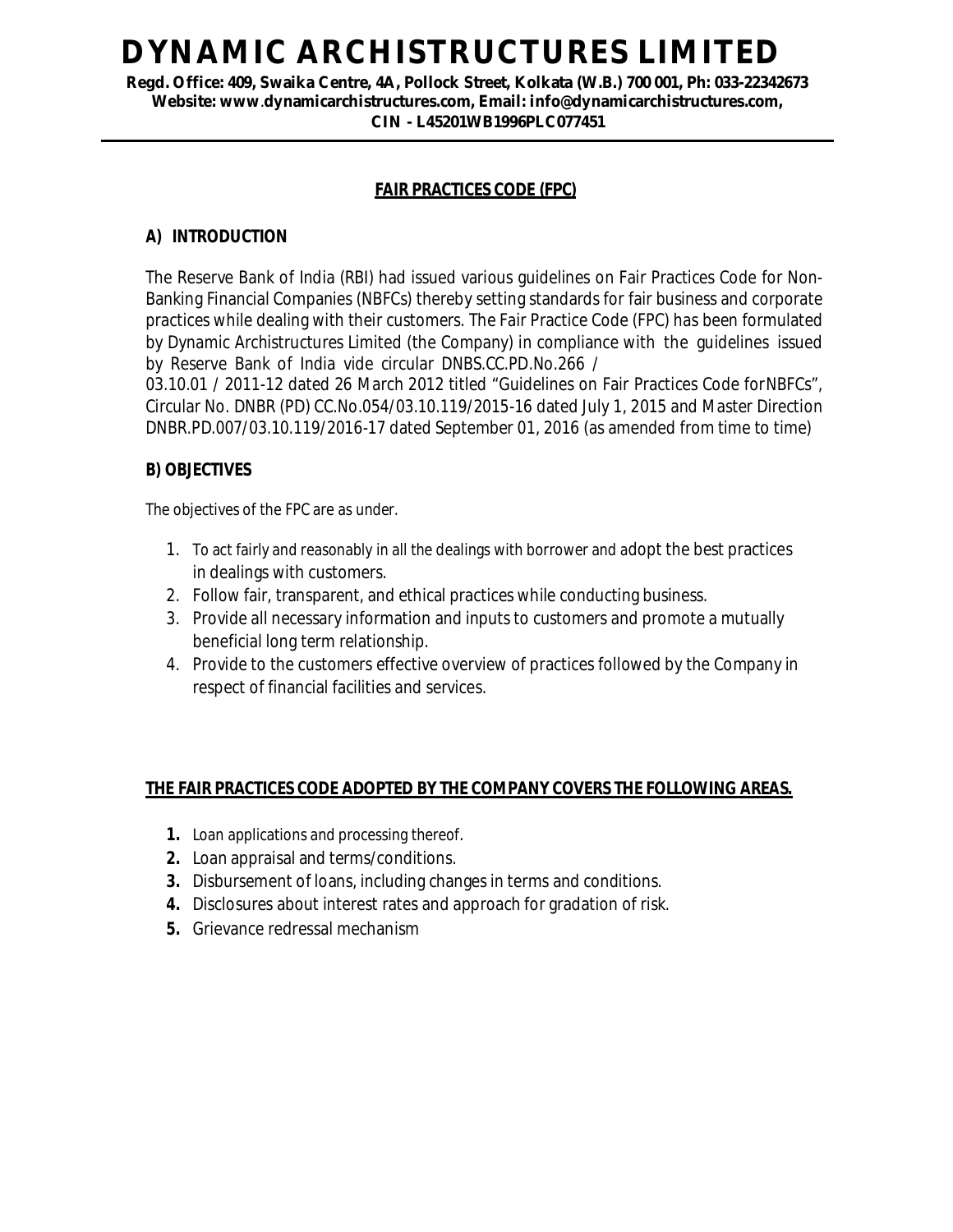#### **1. APPLICATIONS FOR LOANS AND THEIR PROCESSING**

- a) All communications to the borrower shall be in vernacular language or in a language as understood by the borrower as indicated by him/her in the loan application.
- b) Loan application forms shall, inter alia, include the broad features and the terms and conditions governing the loan. This would enable the borrowers to take an informed decision by comparing and analyzing the terms offered by the Company with other lenders in the market. The said Form shall also specify the documents required to be submitted by the borrowers.
- c) If any additional documents/information is/are required from the borrower, the same shall be communicated to the borrower immediately.
- d) The borrower shall be given an acknowledgement duly signed by the Authorized Signatory of the Company as receipt of his loan applications.

# **2. LOAN APPRAISAL AND TERMS AND CONDITIONS**

- a) The Company shall convey in writing to the borrower in the vernacular language or in a language as understood by the borrower by means of sanction letter or otherwise, the amount of loan sanctioned along with the terms and conditions including annualised rate of interest and method of application thereof and keep the acceptance of these terms and conditions by the borrower on its record.
- b) The Loan Agreement along with all enclosures quoted in Loan Agreement will be prepared in duplicate, one copy each will be retained by the Lender and the borrower. The Loan agreement will be executed in a vernacular language or a language as understood by the borrower as indicated by him in the loan application.
- c) An acknowledged copy of the loan document shall be kept as part of the document.

# **3. DISBURSEMENTS OF LOANS INCLUDING CHANGES IN TERMS AND CONDITIONS**

- a) The loan shall be disbursed on executing the necessary documents and completion of the formalities regarding creating a charge over the security offered by the borrower.
- b) Any changes in interest rates and charges shall be only prospective. A suitable condition in this regard shall be incorporated in the loan document obtained from the borrower.
- c) Decision to recall/accelerate payment or performance shall be as per the covenants in the loan document.